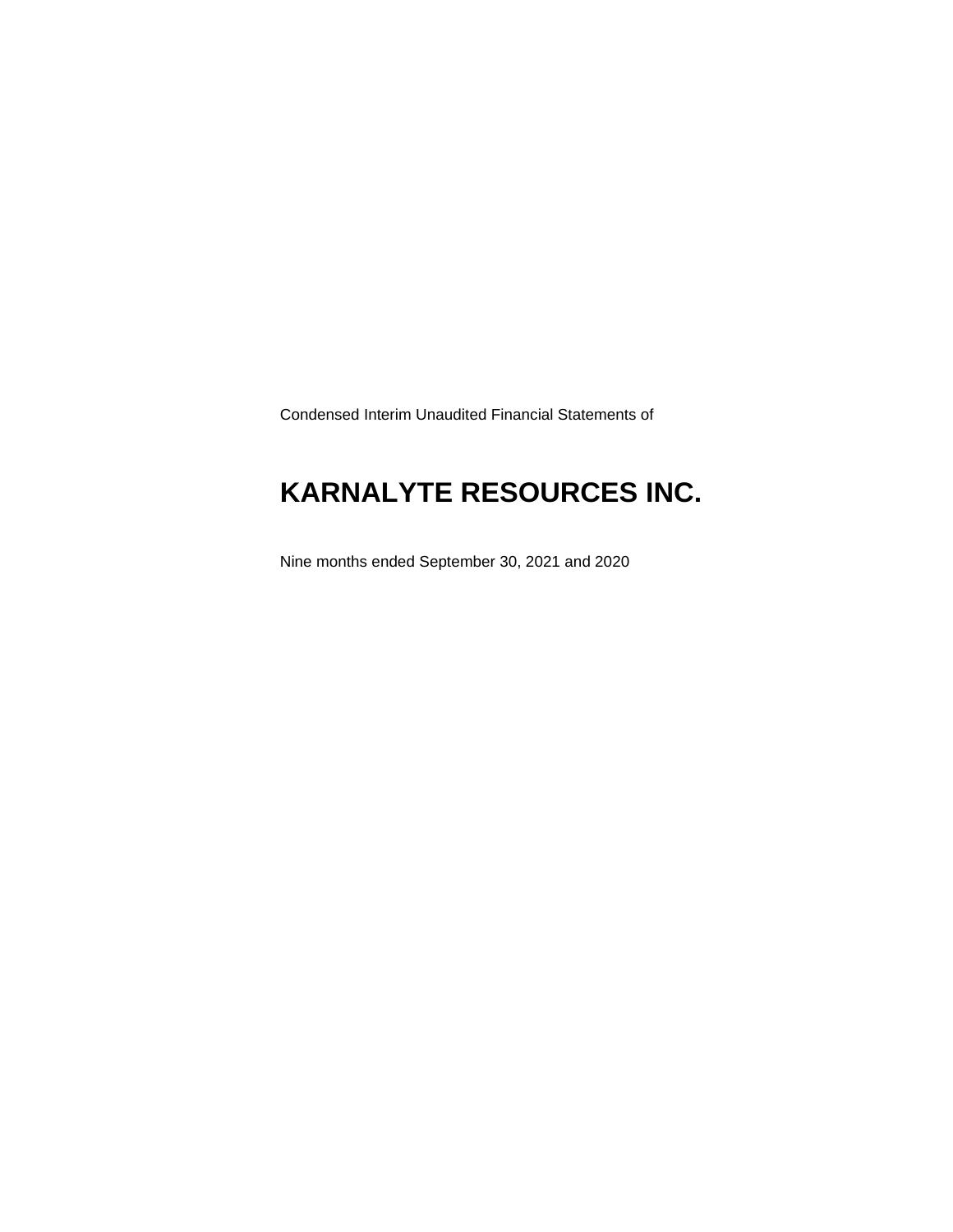Condensed Interim Statements of Financial Position (unaudited)

(CAD \$ thousands)

|                                                                     | September 30, |                | December 31, |
|---------------------------------------------------------------------|---------------|----------------|--------------|
|                                                                     | 2021          |                | 2020         |
| <b>ASSETS</b>                                                       |               |                |              |
| Current assets:                                                     |               |                |              |
| Cash and cash equivalents                                           | \$<br>2,167   | \$             | 4,821        |
| Trade and other receivables                                         | 158           |                | 117          |
| Prepaid expenses                                                    | 468           |                | 353          |
|                                                                     | 2,793         |                | 5,291        |
| Restricted cash                                                     | 375           |                | 375          |
| Capital assets (note 4)                                             | 270           |                | 318          |
| Exploration and evaluation and other assets (note 5)                | 5,257         |                | 5,257        |
| <b>ASSETS</b>                                                       | \$<br>8,695   | $\mathfrak{L}$ | 11,241       |
| LIABILITIES AND SHAREHOLDERS' EQUITY<br><b>Current liabilities:</b> |               |                |              |
| Trade and other payables                                            | \$<br>790     | \$             | 1,460        |
| Current portion of lease obligation                                 |               |                | 39           |
|                                                                     | 790           |                | 1,499        |
| Decommissioning liability (note 6)                                  | 1,648         |                | 1,812        |
| <b>Total liabilities</b>                                            | 2,438         |                | 3,311        |
| Shareholders' equity:                                               |               |                |              |
| Share capital (note 7)                                              | 132,149       |                | 132,149      |
| Contributed surplus                                                 | 9,680         |                | 9,659        |
| <b>Deficit</b>                                                      | (135, 572)    |                | (133, 878)   |
| Total shareholders' equity                                          | 6,257         |                | 7,930        |
| LIABILITIES AND SHAREHOLDERS' EQUITY                                | \$<br>8,695   | \$             | 11,241       |

Basis of presentation (note 2), Contingent liabilities (note 10), Subsequent event (note 11)

See accompanying notes to the financial statements.

Approved on behalf of the Board on November 10, 2021:

Vishvesh Nanavaty, Director

Example of the signed"<br>
"Signed" Manavaty, Director Connection Connection Connection Connection Connection Connection Connection Conn<br>
Connection Connection Connection Connection Connection Connection Connection Connection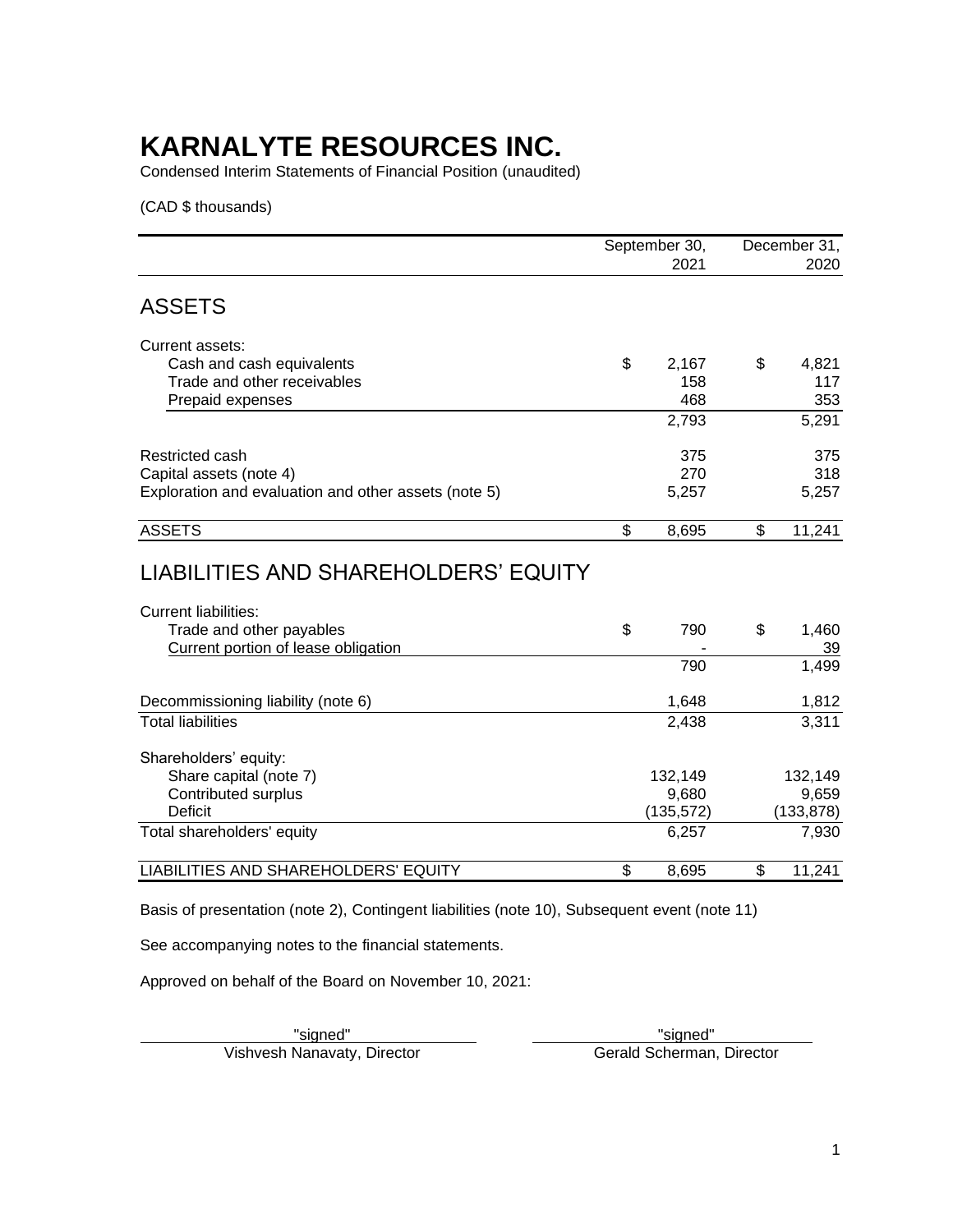Condensed Interim Statements of Loss and Comprehensive Loss (unaudited)

For the three and nine months ended September 30, 2021 and 2020 (CAD \$ thousands)

|                                            | Three months ended |              | Nine months ended |                |
|--------------------------------------------|--------------------|--------------|-------------------|----------------|
|                                            | 2021               | 2020         | 2021              | 2020           |
| Expenses:                                  |                    |              |                   |                |
| General and administrative                 | \$<br>317          | \$<br>675    | \$<br>1,387       | \$<br>1,367    |
| Depreciation (note 4)                      | 13                 | 23           | 46                | 57             |
| Share-based compensation (note 7(c))       | 5                  | 13           | 21                | 19             |
| Restructuring                              |                    |              | 124               | 63             |
| Impairment (note 5)                        | 95                 | 216          | 410               | 684            |
| Other income                               | (53)               |              | (196)             | (17)           |
| Gain on disposal of capital assets         | (99)               |              | (99)              |                |
| Gain on disposal of mineral properties and |                    |              |                   |                |
| intangible assets                          | (1)                |              | (1)               |                |
|                                            | 277                | 927          | 1,692             | 2,173          |
| Finance income                             | (4)                | (17)         | (15)              | (56)           |
| Finance expense                            | 6                  | 4            | 17                | 22             |
| Net finance expense/(income)               | $\overline{2}$     | (13)         | 2                 | (34)           |
| Loss and Comprehensive loss                | \$<br>(279)        | \$<br>(914)  | \$<br>(1,694)     | \$<br>(2, 139) |
|                                            |                    |              |                   |                |
| Loss per share (note 7(b)) Basic           |                    |              |                   |                |
| and diluted                                | \$<br>(0.01)       | \$<br>(0.02) | \$<br>(0.04)      | \$<br>(0.05)   |

See accompanying notes to the financial statements.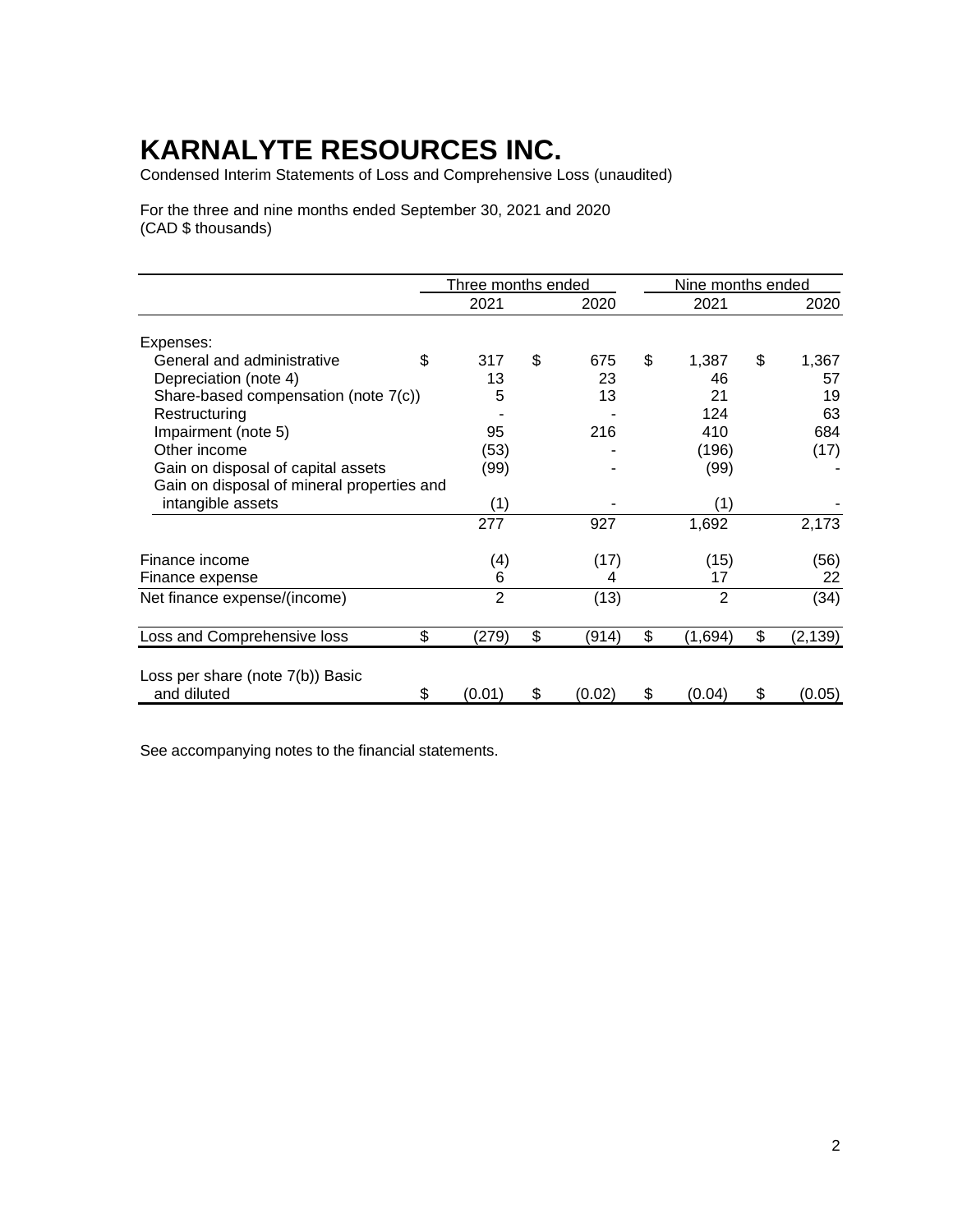Condensed Interim Statements of Cash Flows (unaudited)

For the nine months ended September 30, 2021 and 2020 (CAD \$ thousands)

|                                                                            | 2021           | 2020        |
|----------------------------------------------------------------------------|----------------|-------------|
|                                                                            |                |             |
| Cash Flows from (used in) Operating Activities:<br>Net loss for the period | \$             | \$          |
| Add/(deduct):                                                              | (1,694)        | (2, 139)    |
| Depreciation (note 4)                                                      | 46             | 57          |
| Share-based compensation (note 7(c))                                       | 21             | 19          |
|                                                                            | 410            | 684         |
| Impairment (notes 5)<br>Net finance income                                 | $\overline{2}$ |             |
| Interest income received                                                   | 18             | (34)<br>64  |
|                                                                            |                |             |
| Other income                                                               | (185)          |             |
| Gain on disposal of capital assets                                         | (99)           |             |
| Gain on disposal of mineral properties and intangible assets               | (1)            | 0           |
| Changes in non-cash working capital (note 8)                               | (826)          | 312         |
|                                                                            | (2,308)        | (1,037)     |
| Cash Flows from (used in) Investing Activities:                            |                |             |
| Additions to mineral properties and intangible assets (note 5)             | (410)          | (514)       |
| Proceeds on disposal of capital assets                                     | 101            |             |
| Proceeds on disposal of mineral properties and intangible assets           | 1              |             |
|                                                                            | (308)          | (514)       |
| Cash Flows from (used in) Financing Activities:                            |                |             |
| Repayment of lease obligation                                              | (39)           | (22)        |
|                                                                            |                |             |
|                                                                            | (39)           | (22)        |
| Effect of foreign exchange on cash                                         | 1              | (7)         |
| Change in cash and cash equivalents                                        | (2,654)        | (1,580)     |
| Cash and cash equivalents, beginning of period                             | 4,821          | 7,520       |
| Cash and cash equivalents, end of period                                   | \$<br>2,167    | \$<br>5,940 |
|                                                                            |                |             |
| Cash and cash equivalents are comprised of:                                |                |             |
| Cash                                                                       | 2,106          | 5,888       |
| Cash equivalents                                                           | 61             | 52          |
| Cash and cash equivalents, end of period                                   | \$<br>2,167    | \$<br>5,940 |
|                                                                            |                |             |

See accompanying notes to the financial statements.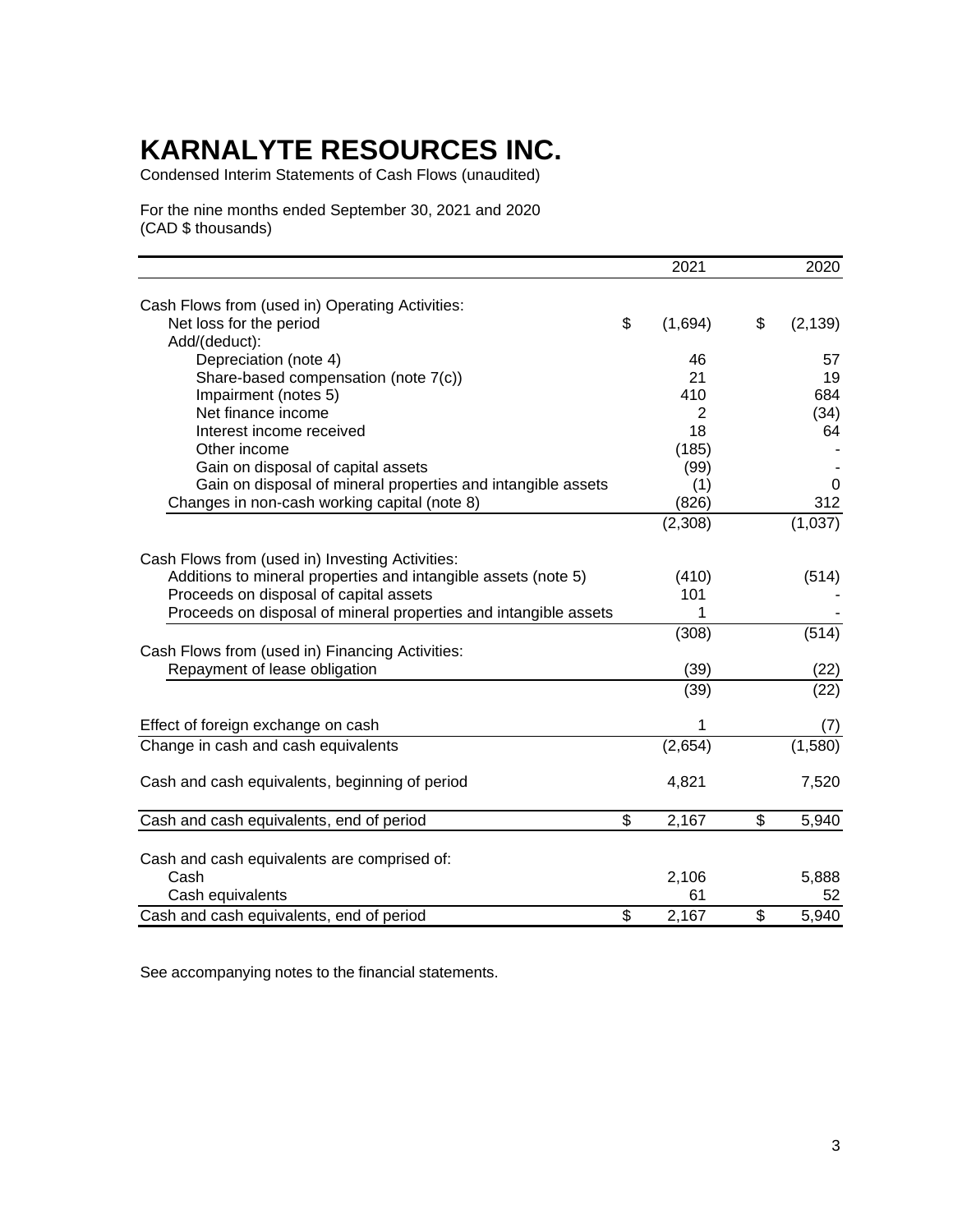Condensed Interim Statements of Changes in Equity (unaudited)

For the nine months ended September 30, 2021 and 2020 (CAD \$ thousands)

|                                                                      |        | 2021 |                       |               | 2020 |                        |
|----------------------------------------------------------------------|--------|------|-----------------------|---------------|------|------------------------|
|                                                                      | Number |      | Amount                | <b>Number</b> |      | Amount                 |
| <b>Share Capital:</b>                                                |        |      |                       |               |      |                        |
| Balance, beginning of period                                         | 42,174 | \$   | 132,149               | 42,174        | \$   | 132,149                |
| Balance, end of period                                               | 42,174 |      | 132,149               | 42,174        |      | 132,149                |
| <b>Contributed Surplus:</b>                                          |        |      |                       |               |      |                        |
| Balance, beginning of period<br>Share-based compensation (note 7(c)) |        |      | 9,659<br>21           |               |      | 9,626<br>19            |
| Balance, end of period                                               |        |      | 9,680                 |               |      | 9,645                  |
| Deficit:                                                             |        |      |                       |               |      |                        |
| Balance, beginning of period<br>Net loss for the period              |        |      | (133, 878)<br>(1,694) |               |      | (130, 449)<br>(2, 139) |
| Balance, end of period                                               |        |      | (135, 572)            |               |      | (132, 588)             |
| Balance, end of period                                               |        | \$   | 6,257                 |               | \$   | 9,206                  |

See accompanying notes to the financial statements.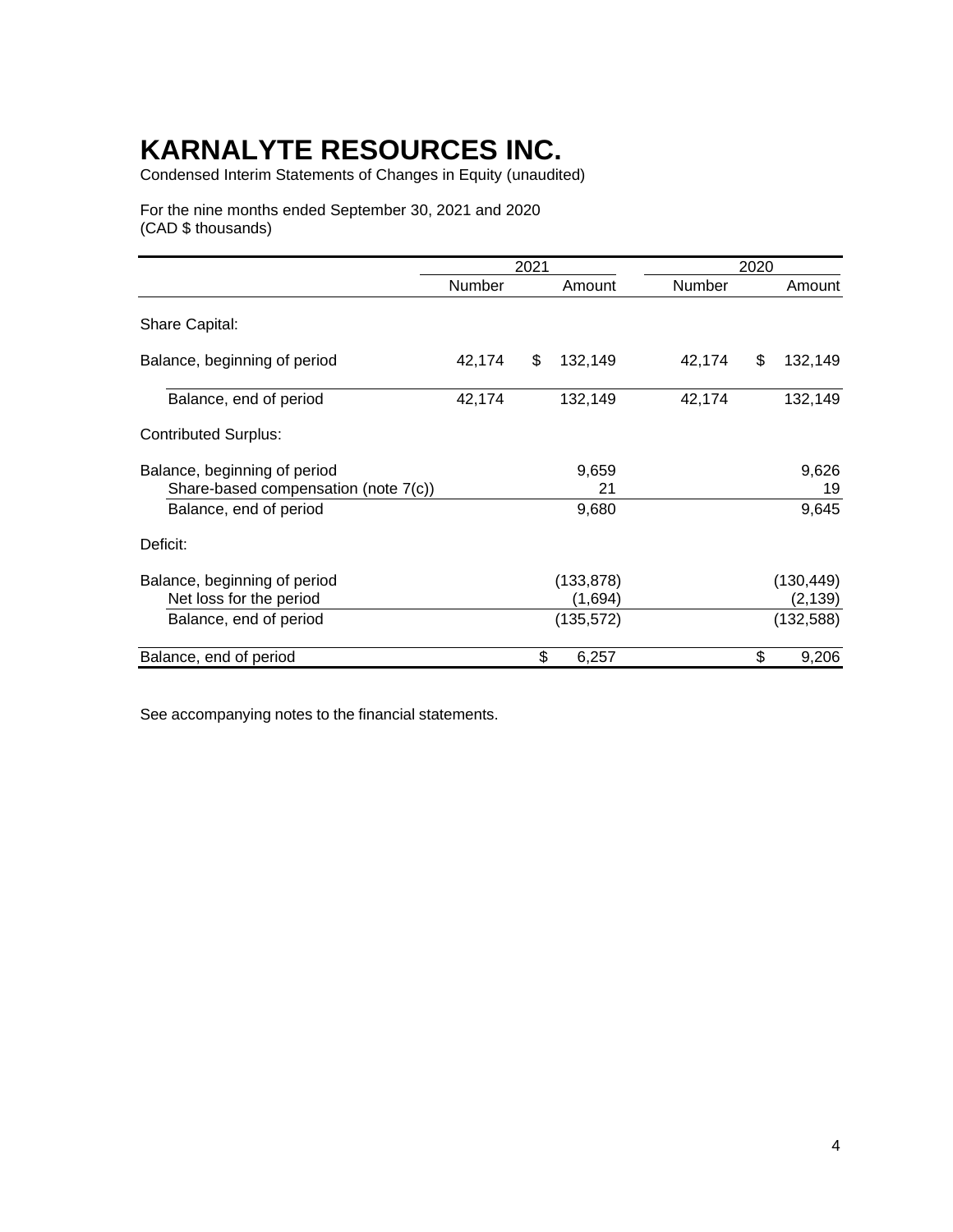Notes to Condensed Interim Financial Statements (unaudited)

For the three and nine months ended September 30, 2021 and 2020 (All tabular amounts are in CAD thousands except per share amounts)

### **1. Reporting entity**

Karnalyte Resources Inc. (the "Company" or "Karnalyte") is incorporated under the laws of the province of Alberta. As at the date of the financial statements, the business of Karnalyte consisted of the exploration and development of its property and possible construction of a production facility and development of a potash mine. The property is situated in Saskatchewan, south of Wynyard and contains a dominant zone of potash and magnesium minerals.

The Company's address is PO Box 22055 RPO Wildwood, Saskatoon, SK S7H 5P1.

#### **2. Basis of presentation**

These financial statements are prepared on the assumption that the Company will continue as a going concern and realize its assets and discharge its liabilities and commitments in the normal course of business. Management is aware, in making its going concern assessment, of material uncertainties related to events and conditions that may cast significant doubt upon the Company's ability to continue as a going concern.

The Company is in its pre-development phase and therefore there is a material uncertainty about the Company's ability to raise additional funds to move forward to the production stage. There is also a material uncertainty with respect to various legal matters. As at September 30, 2021, the Company had incurred an accumulated deficit of \$135,572,000 and expects to incur further expenditures on the exploration and future development of its mineral exploration projects. As at September 30, 2021, the Company had working capital (current assets less current liabilities) of \$2,003,000. In addition to ongoing operating expenses, the Company is committed to expenditures in 2021 and subsequent years on its mineral properties to keep the Company in good standing (Note 9). The Company also expects to provide funding to settle the decommissioning liability (Note 6).

The Company is pursuing the sale of non-strategic assets and considering strategic alternatives. The ability of the Company to continue as a going concern is dependent upon obtaining further equity issuances or other forms of financings. On March 11, 2020 the COVID-19 outbreak was declared a pandemic by the World Health Organization. The situation is dynamic and the ultimate duration and magnitude of the impact on the economy and capital markets is not known at this time. There is no assurance that the Company will be successful in obtaining required funding at an acceptable cost as and when needed or at all. Failure to obtain additional funding on a timely basis may cause the Company to postpone development plans, forfeit rights in its properties or reduce or terminate its operations.

These financial statements do not include any adjustments to carrying values of asset amounts and liabilities or reported expenses that may be necessary if the going concern assumption were not appropriate.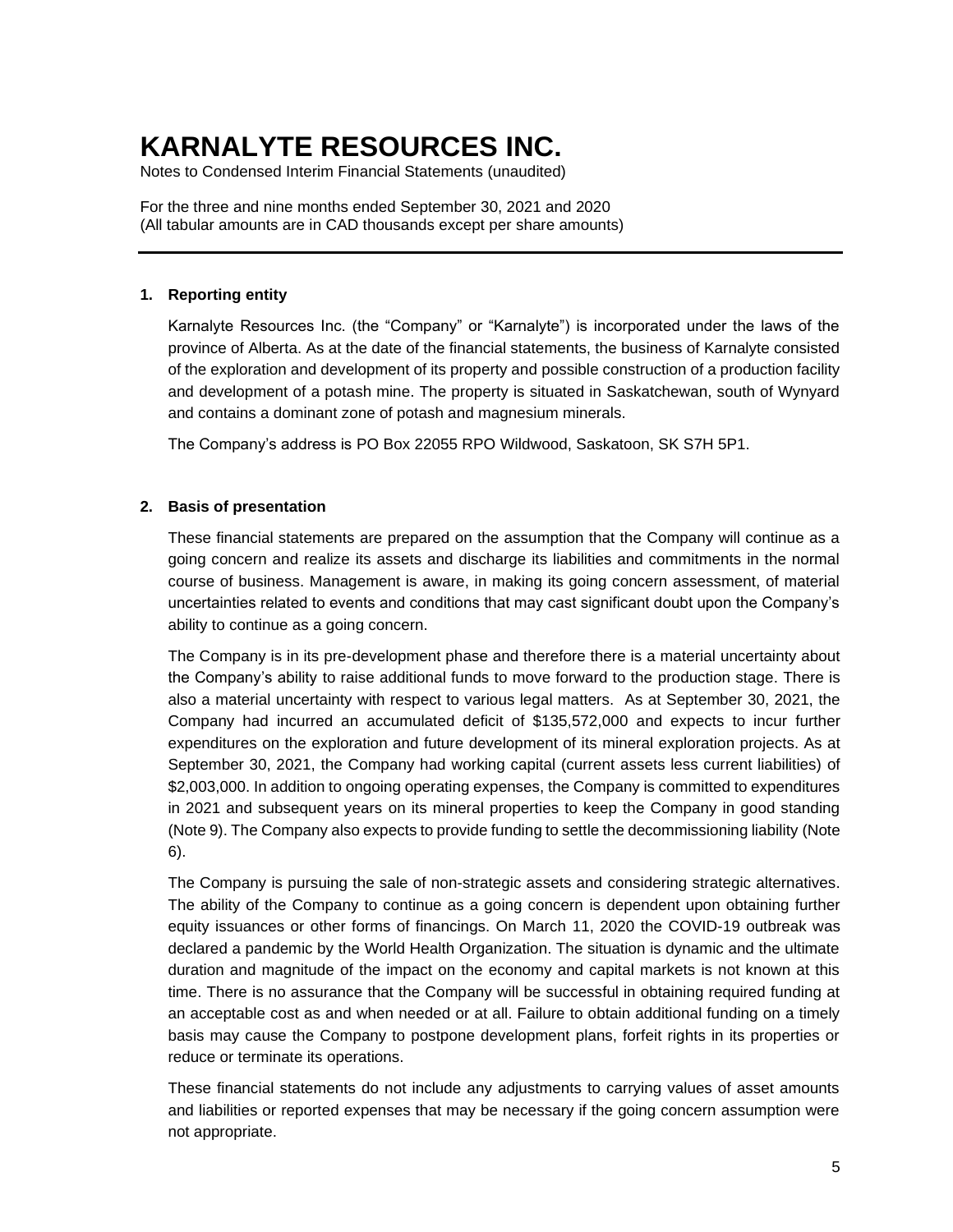Notes to Condensed Interim Financial Statements (unaudited)

For the three and nine months ended September 30, 2021 and 2020 (All tabular amounts are in CAD\$ thousands except per share amounts)

### **3. Basis of preparation**

(a) Statement of compliance

These condensed interim unaudited financial statements have been prepared by management in accordance with International Accounting Standard ("IAS") 34, Interim Financial Reporting, as issued by the International Accounting Standards Board. In preparing these interim financial statements the Company applied the same accounting policies as disclosed in the year-end financial statements dated December 31, 2020. These statements do not include all information or disclosures normally provided in annual statements. These interim statements should be read in conjunction with the annual financial statements and related notes.

These financial statements were authorized for issue by the Board of Directors on November 10, 2021.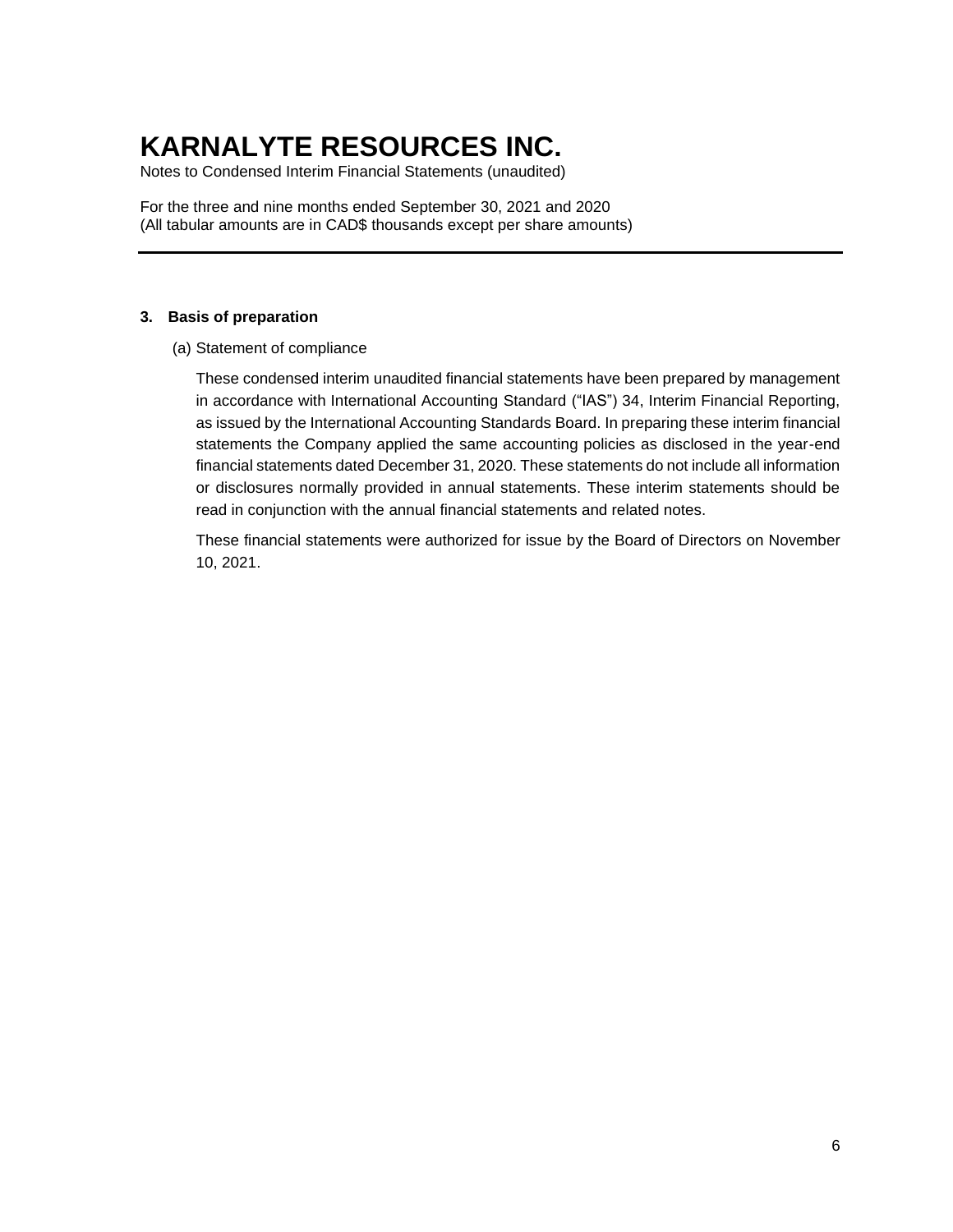Notes to Condensed Interim Financial Statements (unaudited)

For the three and nine months ended September 30, 2021 and 2020 (All tabular amounts are in CAD\$ thousands except per share amounts)

### **4. Capital assets**

|                                            | Land and         |          | Processing<br>and other | Assets<br>Under<br>Construction |        |    | Right<br>of Use |    |        |
|--------------------------------------------|------------------|----------|-------------------------|---------------------------------|--------|----|-----------------|----|--------|
|                                            | <b>Buildings</b> | Vehicles | Equipment               |                                 |        |    | Asset           |    | Total  |
| Cost:                                      | \$497\$          | 117      | \$<br>3,658             | \$                              | 19,886 | S  | 80              | S  | 24,238 |
| Balance at January 1, 2020<br>Additions to |                  |          |                         |                                 |        |    |                 |    |        |
| decommissioning liability                  |                  |          |                         |                                 | 129    |    |                 |    | 129    |
| Balance at December 31, 2020               | 497              | 117      | 3,658                   |                                 | 20,015 |    | 80              |    | 24,367 |
| <b>Disposals</b>                           | (48)             | (117)    | (93)                    |                                 |        |    | (80)            |    | (338)  |
| Balance at September 30, 2021 \$ 449 \$    |                  |          | \$<br>3,565             | \$                              | 20,015 | \$ |                 | \$ | 24,029 |
|                                            |                  |          |                         |                                 |        |    |                 |    |        |
| Accumulated depreciation:                  |                  |          |                         |                                 |        |    |                 |    |        |
| Balance at January 1, 2020                 | $$208$ \$        | 117      | \$<br>3,617             | \$                              | 19,886 | \$ | 18              | \$ | 23,846 |
| Depreciation                               | 15               |          | 22                      |                                 |        |    | 37              |    | 74     |
| Impairment                                 |                  |          |                         |                                 | 129    |    |                 |    | 129    |
| Balance at December 31, 2020               | 223              | 117      | 3,639                   |                                 | 20,015 |    | 55              |    | 24,049 |
| Depreciation                               | 9                |          | 12                      |                                 |        |    | 25              |    | 46     |
| <b>Disposals</b>                           | (48)             | (117)    | (91)                    |                                 |        |    | (80)            |    | (336)  |
| Balance at September 30, 2021 \$ 184 \$    |                  |          | \$<br>3,560             | \$                              | 20,015 | \$ |                 | \$ | 23,759 |
|                                            |                  |          |                         |                                 |        |    |                 |    |        |
| Carrying amounts:                          |                  |          |                         |                                 |        |    |                 |    |        |
| December 31, 2020<br>\$                    | 274 \$           |          | \$<br>19                | \$                              |        | \$ | 25              | S  | 318    |
| September 30, 2021<br>\$.                  | 265 \$           |          | 5                       | \$                              |        |    |                 |    | 270    |

As at September 30, 2021, cumulative impairment losses recognized for capital assets is \$20,128,000 (December 31, 2020 - \$20,193,000).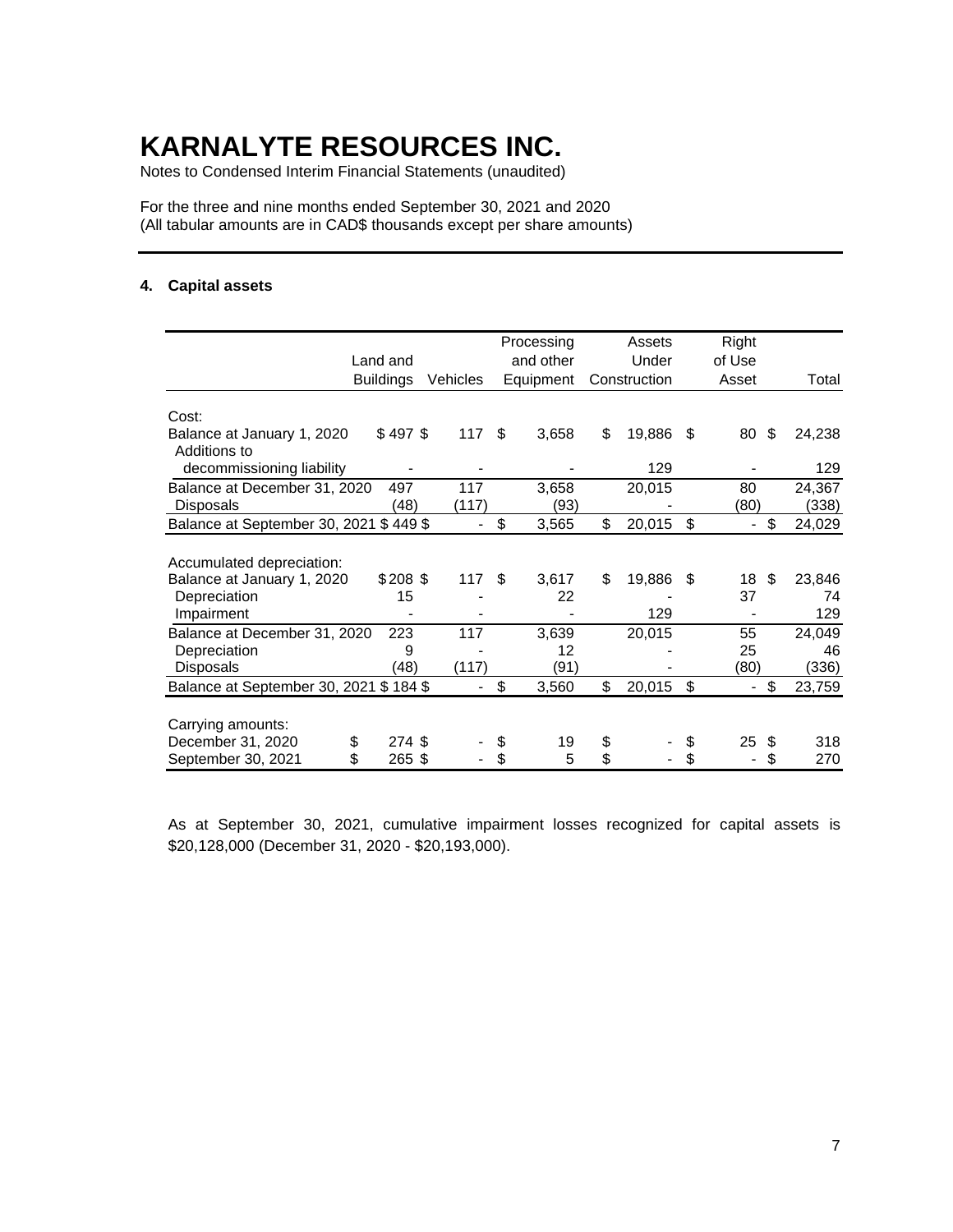Notes to Condensed Interim Financial Statements (unaudited)

For the three and nine months ended September 30, 2021 and 2020 (All tabular amounts are in CAD\$ thousands except per share amounts)

### **5. Exploration and evaluation assets and other assets**

|                                        | Mineral      | Process   | Computer  |              |
|----------------------------------------|--------------|-----------|-----------|--------------|
|                                        | Properties   | Patents   | Software  | Total        |
| Cost:                                  |              |           |           |              |
| Balance at January 1, 2020             | \$<br>50,753 | \$<br>202 | \$<br>262 | \$<br>51,217 |
| Additions                              | 1,044        | 10        |           | 1,054        |
| Additions to decommissioning liability | 58           |           |           | 58           |
| Disposals                              |              |           | (5)       | (5)          |
| Balance at December 31, 2020           | 51,855       | 212       | 257       | 52,324       |
| Additions                              | 405          | 5         |           | 410          |
| <b>Disposals</b>                       |              |           | (11)      | (11)         |
| Balance at September 30, 2021          | \$<br>52,260 | \$<br>217 | \$<br>246 | \$<br>52,723 |
|                                        |              |           |           |              |
| Amortization and impairment losses:    |              |           |           |              |
| Balance at January 1, 2020             | \$<br>45,709 | \$<br>202 | \$<br>262 | \$<br>46,173 |
| <b>Disposals</b>                       |              |           | (5)       | (5)          |
| Impairment                             | 889          | 10        |           | 899          |
| Balance at December 31, 2020           | 46,598       | 212       | 257       | 47,067       |
| <b>Disposals</b>                       |              |           | (11)      | (11)         |
| Impairment                             | 405          | 5         |           | 410          |
| Balance at September 30, 2021          | \$<br>47,003 | \$<br>217 | \$<br>246 | \$<br>47,466 |
|                                        |              |           |           |              |
| Carrying amounts:                      |              |           |           |              |
| December 31, 2020                      | \$<br>5,257  | \$        |           | \$<br>5,257  |
| September 30, 2021                     | \$<br>5,257  | \$        |           | 5,257        |

As at September 30, 2021, cumulative impairment losses recognized for exploration and evaluation assets and other assets is \$47,194,000 (December 31, 2020 - \$46,784,000).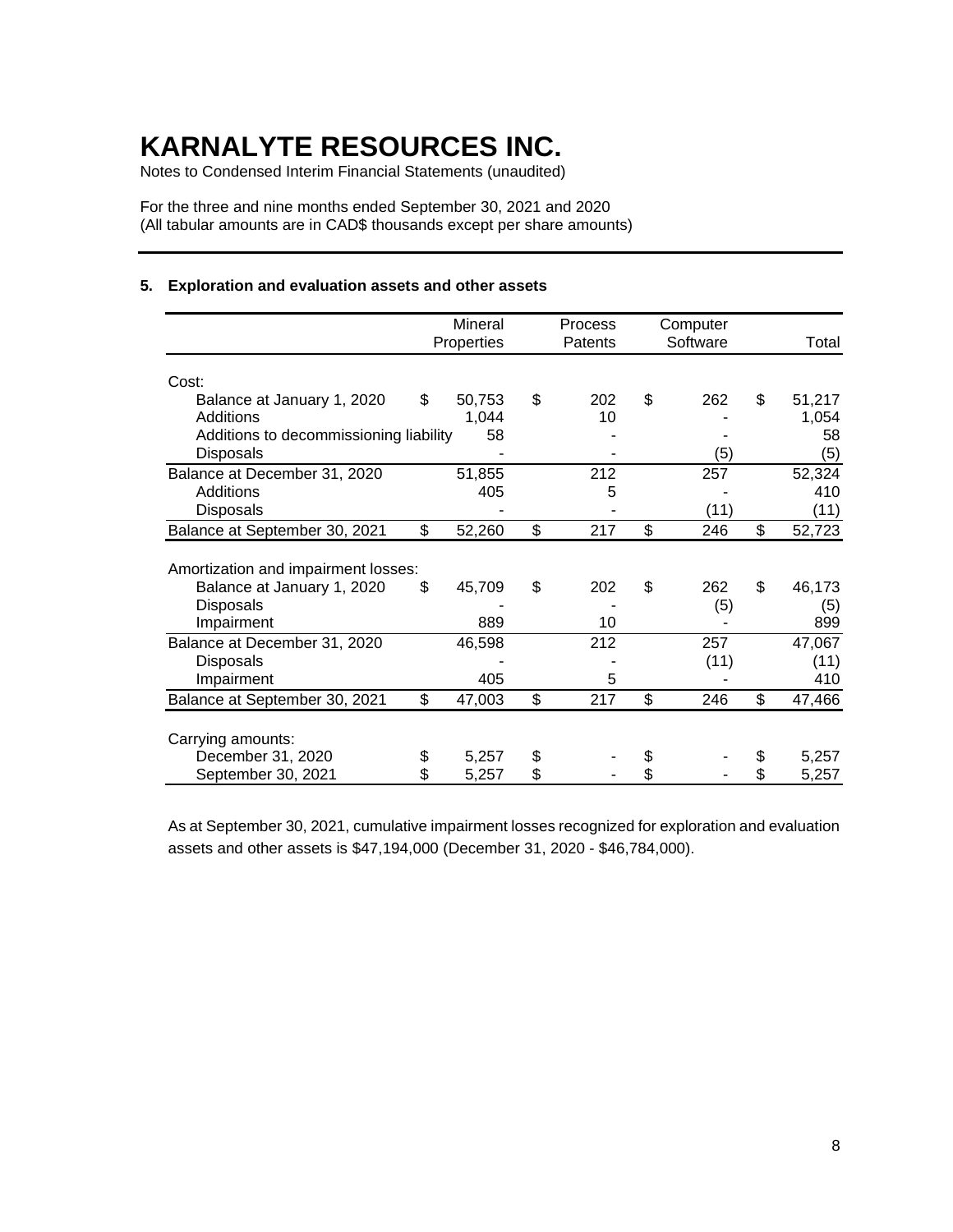Notes to Condensed Interim Financial Statements (unaudited)

For the three and nine months ended September 30, 2021 and 2020 (All tabular amounts are in CAD\$ thousands except per share amounts)

### **6. Decommissioning liability**

|                                                                  |   | September 30,<br>2021 | December 31,<br>2020 |                    |  |
|------------------------------------------------------------------|---|-----------------------|----------------------|--------------------|--|
| Beginning balance<br>Change in estimate<br>Unwinding of discount | S | 1,812<br>(183)<br>19  | \$                   | 1,607<br>187<br>18 |  |
| Ending balance                                                   |   | 1.648                 |                      | 1.812              |  |

The undiscounted amount of estimated costs required to settle the obligations at September 30, 2021 is \$2,341,000 (December 31 2020 - \$2,220,000) which are expected to be incurred in 2038.

#### **7. Share capital**

#### (a) Authorized

As at September 30, 2021 and 2020 the Company was authorized to issue an unlimited number of common shares. The holders of common shares are entitled to receive dividends as declared by the Company and are entitled to one vote per share. Since its inception, the Company has not declared a dividend. No common shares were issued throughout the nine months ended September 30, 2021.

The Company is also entitled to issue an unlimited number of preferred shares. There were no preferred shares issued throughout the nine months ended September 30, 2021.

(b) Earnings per share

Basic earnings per share were calculated as follows:

|                                                                                                                 |   |                 | Three months ended    | Nine months ended      |                    |  |
|-----------------------------------------------------------------------------------------------------------------|---|-----------------|-----------------------|------------------------|--------------------|--|
|                                                                                                                 |   | 2021            | 2020                  | 2021                   | 2020               |  |
| Loss for the period ending September 30,<br>Weighted average number (thousands) of<br>common shares outstanding | S | (279)<br>42.174 | \$<br>(914)<br>42.174 | $(1,694)$ \$<br>42.174 | (2, 139)<br>42.174 |  |
| Basic loss per share                                                                                            |   | (0.01)          | \$<br>(0.02)          | (0.04)                 | (0.05)             |  |

Basic loss per share is calculated using the weighted average number of shares outstanding during the year. Diluted per share amounts are equal to basic per share amounts due to the Company incurring a net loss for the period. Excluded from the diluted per share calculations were 660,000 (2020 - 1,200,000) options as their effect would have been anti-dilutive.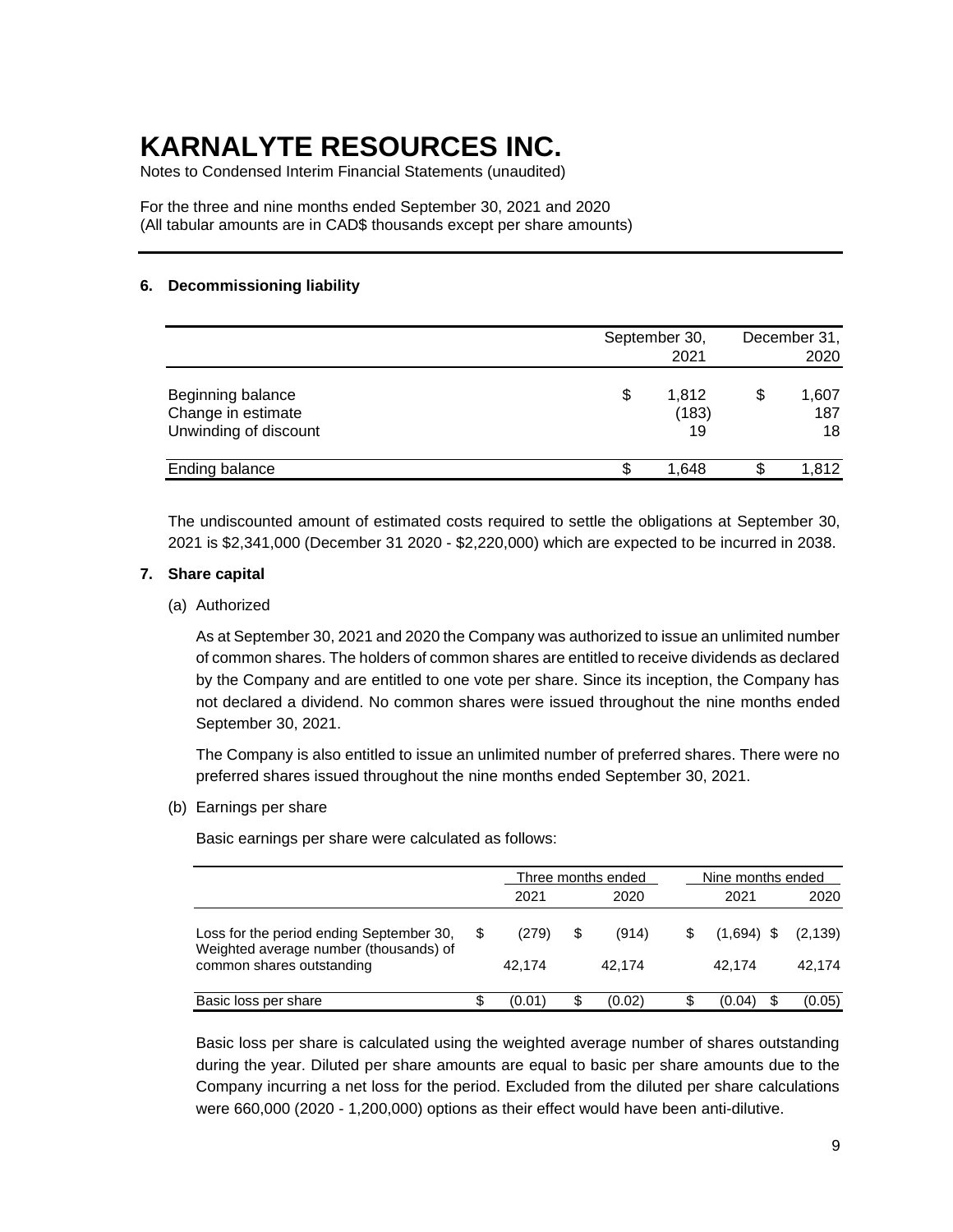Notes to Condensed Interim Financial Statements (unaudited)

For the three and nine months ended September 30, 2021 and 2020 (All tabular amounts are in CAD\$ thousands except per share amounts)

### **7. Share capital (continued)**

(c) Share-based compensation expense

The Company has a stock option plan under which directors, officers and non-employees of the Company are eligible to receive stock options. The aggregate number of common shares to be issued upon the exercise of all stock options granted under the plan shall not exceed 10% of the issued common shares of the Company at the time of granting of the options. Options granted under the plan generally have a term of two to five years and vest at terms to be determined by the directors at the time of grant. The exercise price of each option shall be determined by the directors at the time of grant but shall not be less than the price permitted by the policies of the stock exchange on which the Company's common shares are then listed.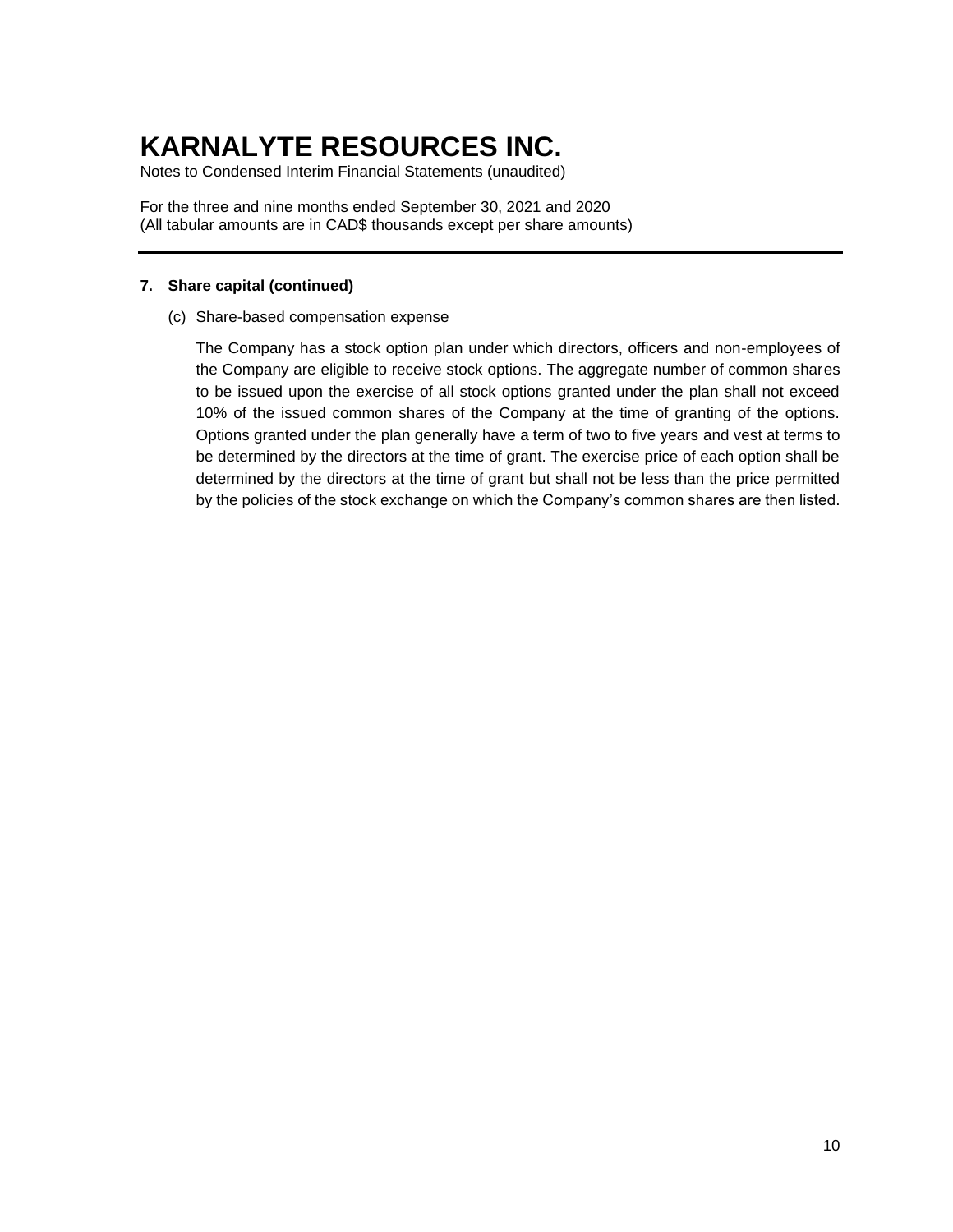Notes to Condensed Interim Financial Statements (unaudited)

For the three and nine months ended September 30, 2021 and 2020 (All tabular amounts are in CAD\$ thousands except per share amounts)

### **7. Share capital (continued)**

(c) Share-based compensation expense (continued)

The number (thousands) and weighted average exercise prices of share options are as follows:

|                                                         |           | 2021 |                |           | 2020                |                |  |
|---------------------------------------------------------|-----------|------|----------------|-----------|---------------------|----------------|--|
|                                                         |           |      | Weighted       |           | Weighted<br>average |                |  |
|                                                         | Number of |      | average        | Number of |                     |                |  |
|                                                         | options   |      | exercise price | options   |                     | exercise price |  |
| Outstanding at January 1,<br>Changes during the period: | 950       | \$   | 0.42           | 1.150     | \$                  | 0.66           |  |
| <b>Issued</b>                                           |           |      |                | 460       |                     | 0.19           |  |
| Cancelled                                               | (275)     |      | 0.36           | (175)     |                     | 0.65           |  |
| Expired                                                 | (15)      |      | 0.75           | (210)     |                     | 0.75           |  |
| Forfeited                                               |           |      |                | (25)      |                     | 0.51           |  |
| Outstanding at September 30,                            | 660       |      | 0.43           | 1,200     |                     | 0.47           |  |
| Exercisable at September 30,                            | 510       | \$   | 0.50           | 740       | \$                  | 0.64           |  |

| Number of   |            |            |             |             |
|-------------|------------|------------|-------------|-------------|
| Options     | Exercise   | Remaining  | Exercisable | Exercisable |
| Outstanding | Price      | Life (yrs) | Options     | Price       |
|             |            |            |             |             |
| 15,000      | 0.75       | 0.20       | 15,000      | 0.75        |
| 15.000      | 0.75       | 0.70       | 15,000      | 0.75        |
| 15,000      | 0.75       | 1.20       | 15,000      | 0.75        |
| 175.000     | 0.51       | 1.69       | 175,000     | 0.51        |
| 35,000      | 0.75       | 1.71       | 35,000      | 0.75        |
| 35,000      | 0.75       | 2.21       | 35,000      | 0.75        |
| 35,000      | 0.75       | 2.71       | 35,000      | 0.75        |
| 35,000      | 0.75       | 3.21       | 35,000      | 0.75        |
| 300,000     | 0.19       | 3.79       | 150,000     | 0.19        |
| 660,000     | \$<br>0.43 | 1.93       | 510.000     | \$<br>0.50  |

Share-based compensation of \$5,000 (2020 - \$13,000) was expensed during the three month period ended September 30, 2021. Share-based compensation of \$21,000 (2020 - \$19,000) was expensed during the nine month period ended September 30, 2021. The forfeiture rate assumed in the calculation of all share based compensation expenses was 11%.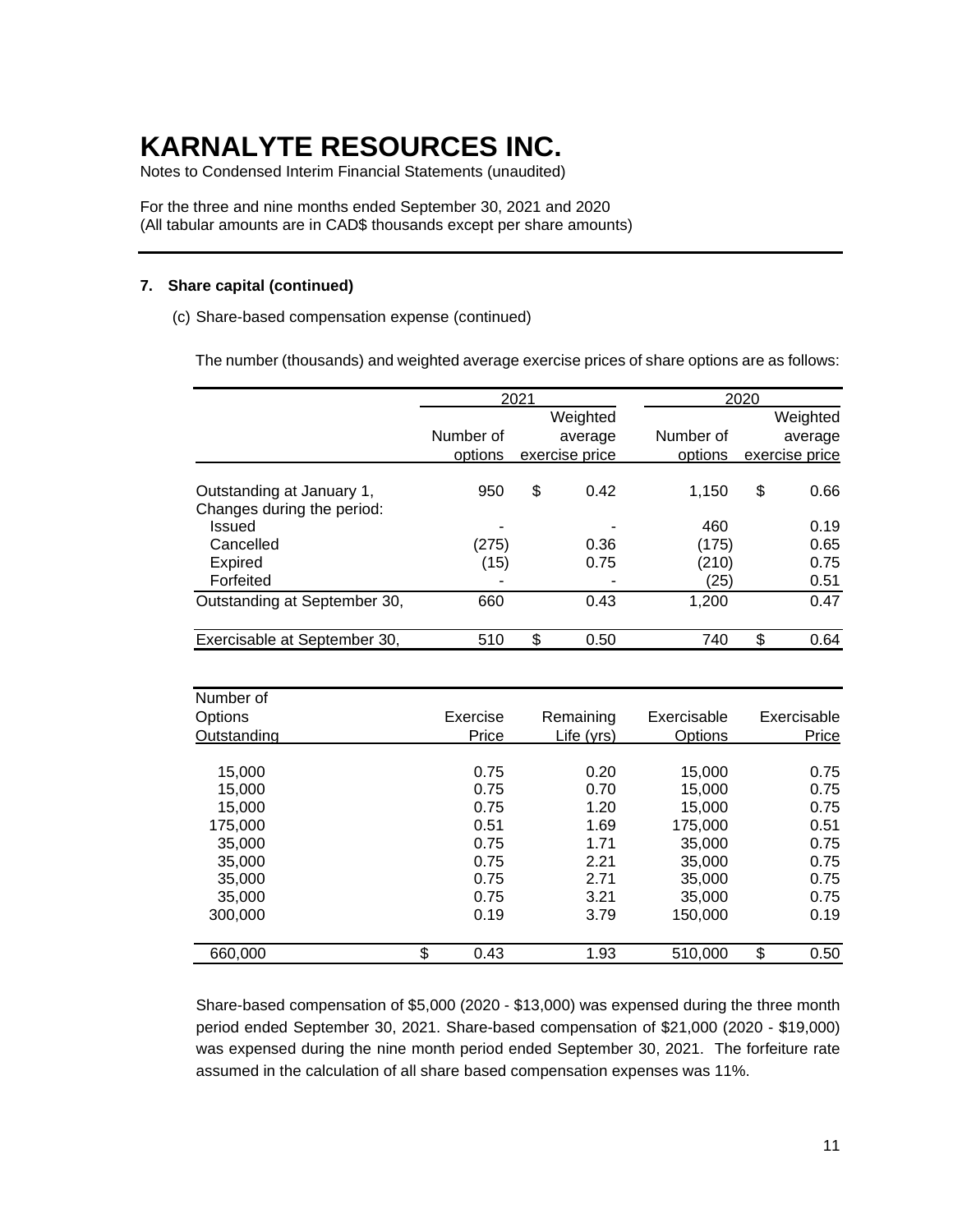Notes to Condensed Interim Financial Statements (unaudited)

For the three and nine months ended September 30, 2021 and 2020 (All tabular amounts are in CAD\$ thousands except per share amounts)

#### **8. Supplemental cash flow information**

Operating activities included in the statements of cash flows are as follows:

| September 30,                                                                                                       |    | 2021                  | 2020              |  |  |
|---------------------------------------------------------------------------------------------------------------------|----|-----------------------|-------------------|--|--|
| Changes in non-cash working capital:<br>Trade and other receivables<br>Prepaid expenses<br>Trade and other payables | \$ | (41<br>(115)<br>(670) | 52<br>(20)<br>280 |  |  |
|                                                                                                                     | ጥ  | (826`                 | 312               |  |  |

### **9. Financial instruments and related risk management**

Financial instruments included in the statements of financial position consist of cash and cash equivalents, trade and other receivables, restricted cash, and trade and other payables. The fair values of these financial instruments approximate their carrying amounts due to the short-term maturity of the instruments. The Company considers its capital structure to include cash and cash equivalents and non-cash working capital. During the period January 1, 2021 to September 30, 2021, cash and cash equivalents and non-cash working capital declined by \$1,789,000 to \$2,003,000. There have been no changes to the risks and related management thereof as disclosed in the annual financial statements during the nine month period ended September 30, 2021.

In addition to the minimum regulatory expenditure requirements, the following are the commitments of the Company as at September 30, 2021:

|                                                                                   | Contractual<br>cash flows |     | Less than<br>one year |      | Two - three<br>years            |      | Four - five<br>years |      | More than<br>five years |
|-----------------------------------------------------------------------------------|---------------------------|-----|-----------------------|------|---------------------------------|------|----------------------|------|-------------------------|
| Trade and other payables<br>Lease on mineral property<br><b>Project contracts</b> | \$<br>790<br>5,102<br>23  | \$  | 790<br>367<br>23      | - \$ | 735<br>$\overline{\phantom{0}}$ | - \$ | 735                  | - \$ | 3,265                   |
|                                                                                   | 5.915                     | \$. | 1.180                 | - \$ | 735                             | ß.   | 735                  |      | 3.265                   |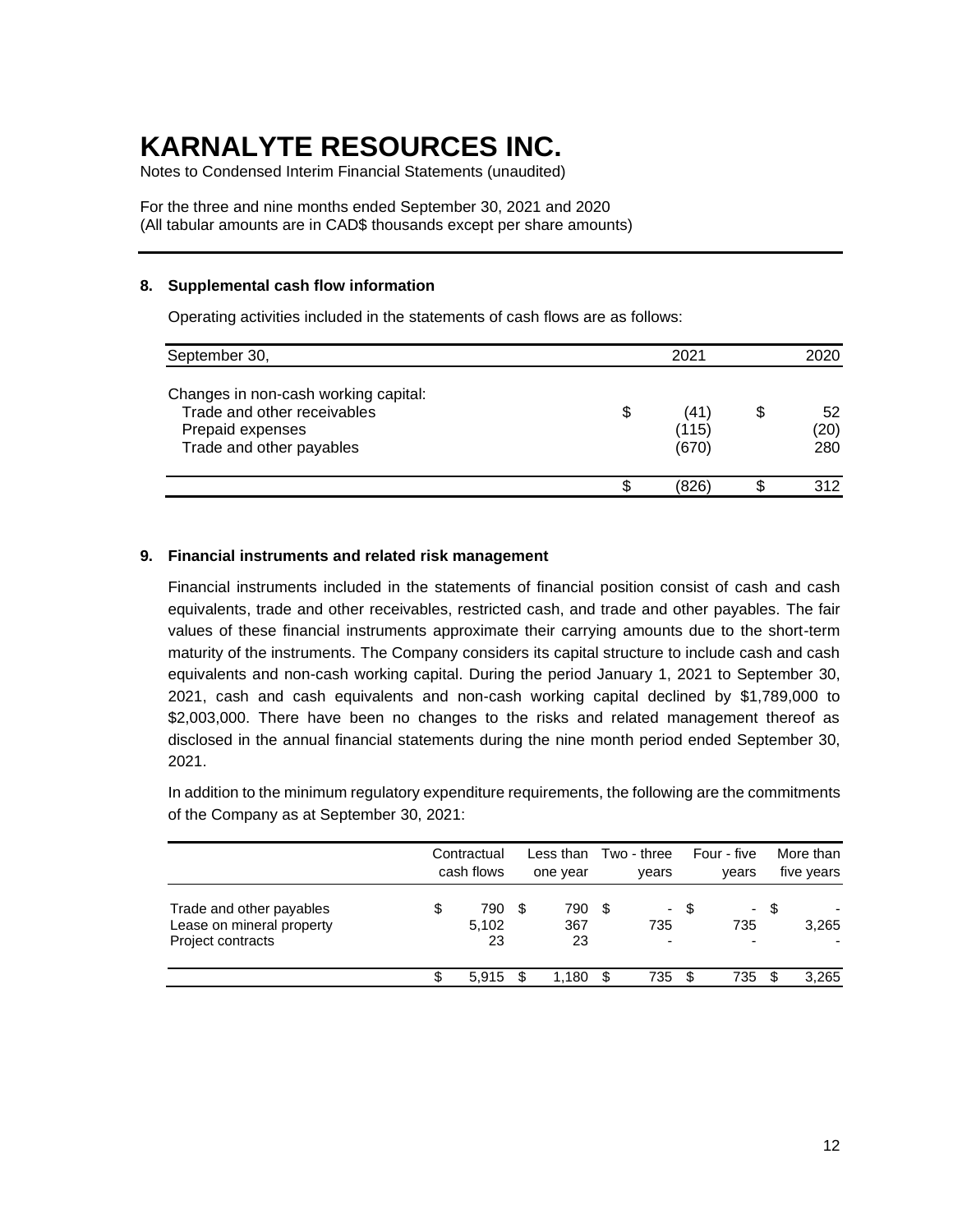Notes to Condensed Interim Financial Statements (unaudited)

For the three and nine months ended September 30, 2021 and 2020 (All tabular amounts are in CAD\$ thousands except per share amounts)

#### **10. Contingent liabilities**

During the first quarter of 2021, the Company received an originating application filed by Messrs. Peter Matson and Gregory George Szabo against the Company. The applicants are seeking a declaration that the Company oppressed its shareholders; the removal of all current directors; fixing the size of the Company's board at six; appointing Messrs. Joe Vidal, Neil Yelland, Joe Clavelle, Todd Rowan, and two GSFC nominees; reimbursing all costs incurred by the applicants and Mr. Mark Zachanowich in connection with requisitioning the special meeting of shareholders held on December 15, 2020; and damages in the amount of \$3.25 million. The Company has filed a claim for insurance coverage under its directors and officers insurance policy for this matter, which is subject to certain limits and a \$50,000 deductible per claim. The Company is working with its legal counsel and insurer to respond to the application.

During the first quarter of 2021, the Company received a statement of claim filed by Mr. Dan Brown against the Company, Frank Wheatley, Mark Zachanowich, Peter Matson, Todd Rowan, Gregory Szabo, Sanjeev Varma and Vishvesh Nanavaty. Mr. Brown is seeking a declaration that certain statements made by the Defendants' about the Plaintiff are false and defamatory; a written apology; a declaration that the defendants have harassed, intimidated, and threatened the Plaintiff; damages in the amount of \$180,000 for breach of contract; general damages of \$500,000; punitive, exemplary and aggravated damages of \$200,000; that the defendants pay Mr. Brown for those monies paid by Mr. Brown for his shares in the Company; and an award of special damages, past and future loss of income, and cost of future care. The Company has filed a claim for insurance coverage under its directors and officers insurance policy for this matter, which is subject to certain limits and a \$50,000 deductible per claim. The Company is working with its legal counsel and insurer to defend the claim.

There have been no other changes in contingent liabilities, with the exception of the subsequent event note below, as disclosed in the annual financial statements during the nine month period ended September 30, 2021.

#### **11. Subsequent Event**

Subsequent to September 30, 2021, the Company reached a final settlement with the Company's former Chief Executive Officer, for which the Company had received a statement of claim filed at the Court of Queen's Bench of Saskatchewan in the fourth quarter of 2019. The Company has accrued the full amount owing to the former Chief Executive Officer.